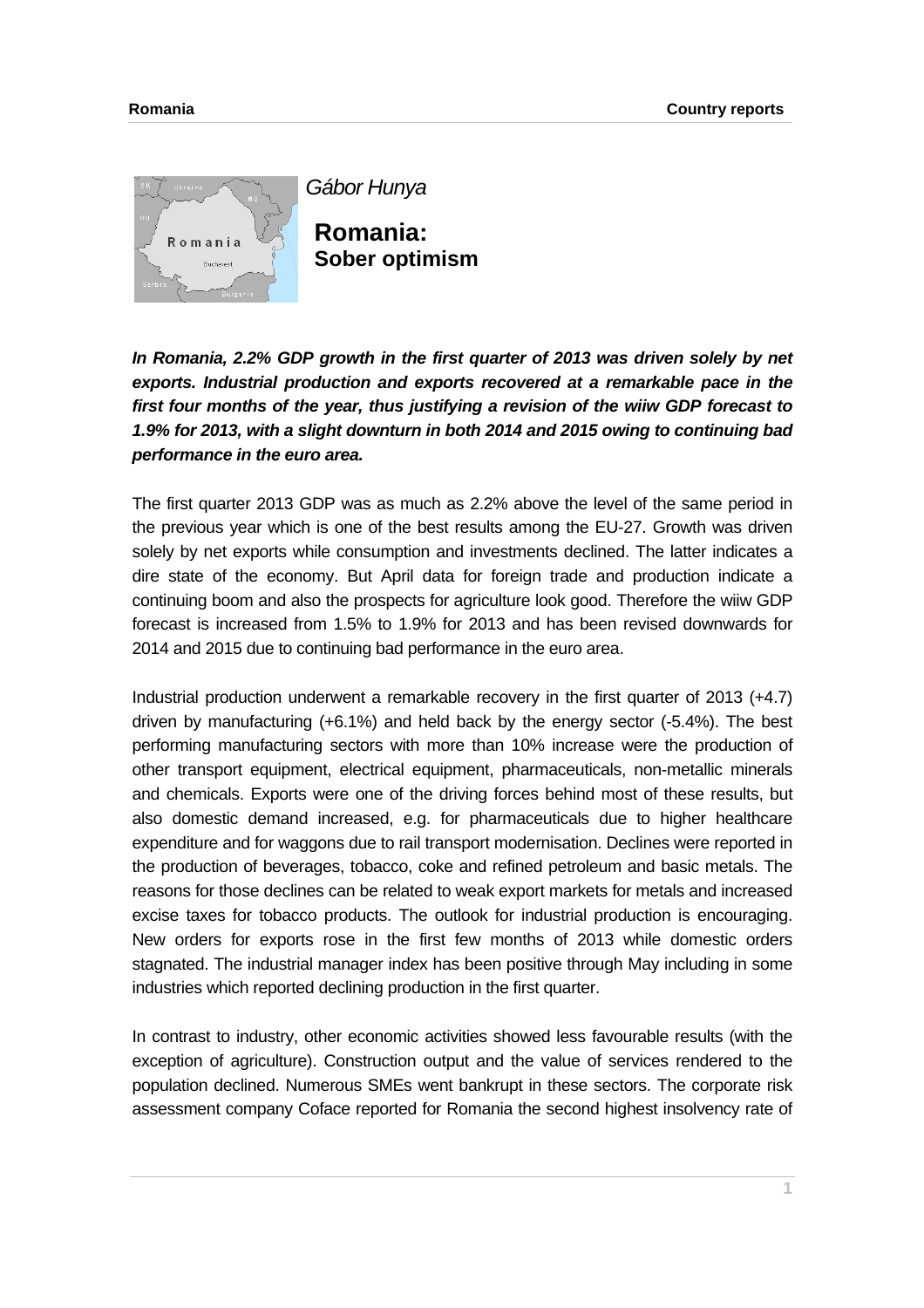companies (5.57%) in Central Europe (after Serbia) in 2012 and forecasts a further increase of insolvencies in 2013. In this respect the European Council recommendations of 29 May 2013 stressed the need for improving and simplifying the business environment by reducing the administrative burden. The related Progress Report of the Romanian government from March 2013 reveals that the country is in big delay with the implementation of the Small Business Act although it has introduced some SME support programmes earlier this year. The dire condition of the corporate sector is reflected in the development of financial indicators. As of end-April, non-government loans decreased by 2.1% (down 7.0% in real terms) year on year, on the back of a 3.8% increase in RONdenominated loans (down 1.5% in real terms) and a 5.4% decline in foreign currencydenominated loans expressed in RON.

The external sector was doing unexpectedly well in the first few months of the year. A current account surplus was achieved in the first three month of 2013 which is an absolute novelty for this country. Not only did the deficit in goods trade contract but also the incomes balance improved while the services balance turned positive. These improving balances compensated for the lower amounts of current transfers. Exports increased by 4.6% in the first quarter of 2013 following declines in the previous year (in current euro terms). There was a modest structural shift to new markets and medium-high-technology goods. A share of 70% of exports went to the EU, 1.6 percentage points less than in the first quarter of 2012, which points to some market diversification. For instance, a larger part of the Dacia cars was sold in the Mediterranean area than before. The export share of transport equipment increased by close to one percentage point, to 42.5% year on year. The contraction of imports by 1.1% can be related to lower domestic demand for energy carriers on account of the relatively mild winter. The share of these products in imports declined by more than three percentage points, to 8.8%, while the share of transport equipment rose by one percentage point to 34.6%. Longer-term and more detailed indicators also reveal rapidly growing intra-industry trade between Romania and the EU-15.

The fiscal stance was sound as observed by the EU Commission in its latest (May 2013) assessment. Only modest adjustments were suggested to bring down the general government deficit from 2.9% of GDP in 2012 to 2.6% in 2013 and 2.4% in 2014. Both revenues and expenditures are expected to increase albeit at a slower pace than GDP. At the same time, the EU Commission has requested Romania to step up efforts to support economic growth and poverty reduction. While the IMF shares the Commission's view on deficit reduction, its additional requests are more detailed in terms of measures which may increase competitiveness. The latter refer first of all to fiscal arrears of municipalities and the loss reduction in state-owned companies for which detailed management and privatisation targets have been set. As the government was in delay with meeting these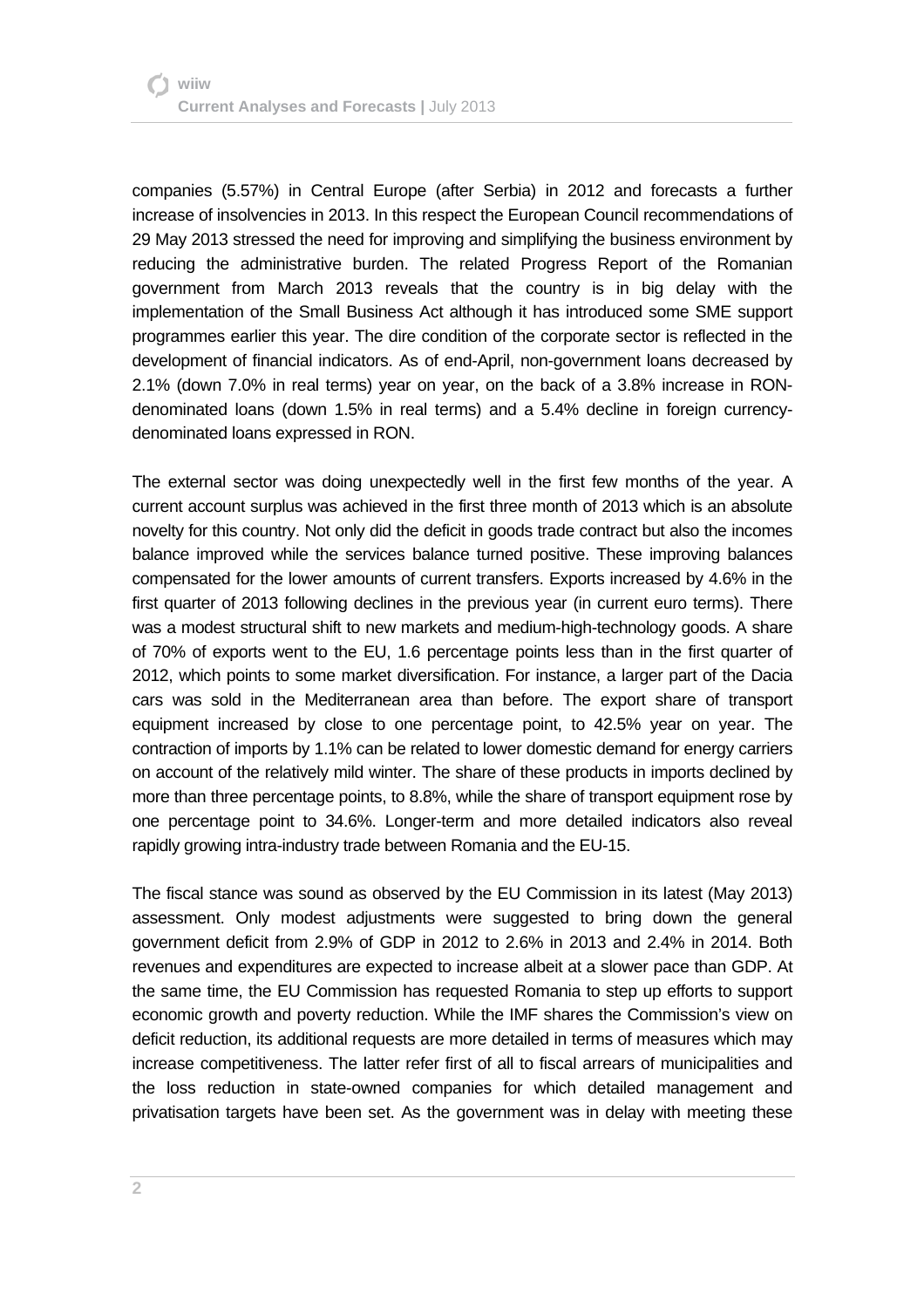requirements by the deadline of end-March 2013, the programme was extended until the end of June. Progress has been sluggish and most likely several of the targets will not be met in due time. The non-transparent financial situation of state-owned companies such as the Romanian Post and the rail transport company CFR Marfa deter high bids for the privatisation tenders which have therefore been repeatedly modified to attract interest. In other instances, private management under state ownership was thought to be a viable option but the line ministries have been reluctant to give up their control. A problematic point is that any restructuring, with or without privatisation, would entail layoffs and even the possibility of this brings workers to the street which then calls for a political solution.

Earlier this year the government expressed its wish to sign a new stand-by precautionary agreement with the IMF but may refrain from it in view of protracted problems with fulfilling the current accord and its improved international financial position. Abundant liquidity on capital markets and increasing trust in the stability of the Romanian government may further bring down the cost of market financing. But a row with the IMF may undermine this expectation. As a constructive solution, the IMF may declare the current accord as technically closed in July even if conditions are not fully met.

The National Bank of Romania continued its cautious policy and did not decrease the policy rate from the 5.25 fixed a year earlier. Still there was an important monetary easing by narrowing the interest rate band around the policy rate by one percentage point to +/- 3% for deposits and borrowing, thus reducing the costs of banks. The main reason for keeping the policy rate in place was the relatively high rate of inflation, 4.8% in the first quarter of 2013. This was the result of hikes in energy prices and excise duties at the beginning of the year and food price increases in the second half of 2012. Gas price hikes are scheduled for July while food prices are not expected to rise on account of a good harvest. The strengthening domestic currency contributed to sobering inflation.

Based on the performance in the first four months of the year, the 2013 GDP growth forecast has been revised upwards. Arguments are numerous: household consumption may revive in the wake of a good harvest, fiscal austerity eases, there are signs of improved access to EU Cohesion Funds, and also net exports contribute positively to growth. But there are also some sobering arguments: financial difficulties in the enterprise sector, low capacity of the government to implement consistent policies, and sluggish demand in the euro area. The protracted recession in the latter may hinder exports growth which will impact on industrial production and wages also in the medium run. Therefore we scaled back the expectations for 2014 and 2015 as improvements in the domestic economy may not proceed fast enough and even less so in the external environment.